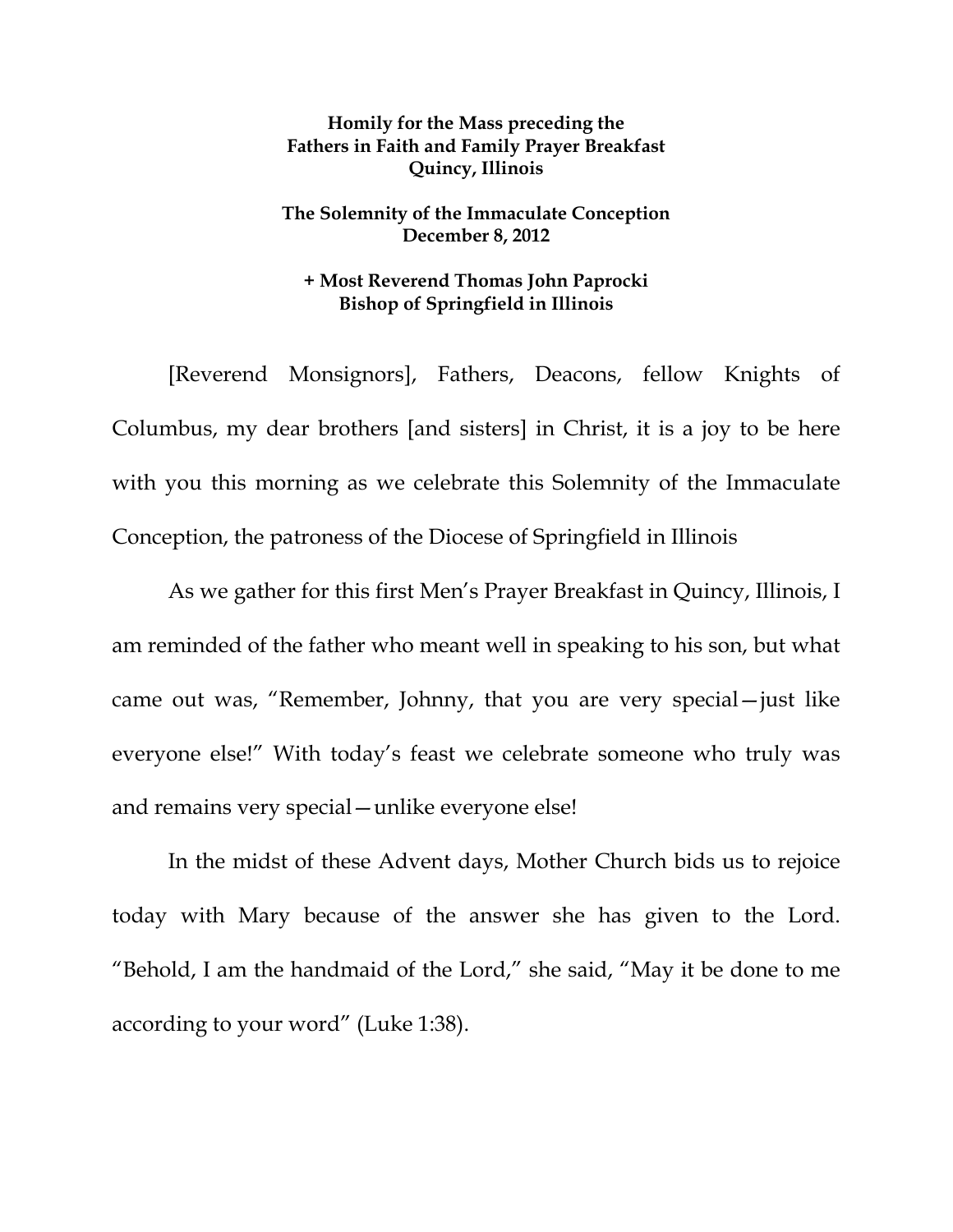We have often heard this account in previous years and we will hear it again several more times throughout the next several weeks. Our familiarity with this passage – so rich in meaning despite the poverty of the Lord's Incarnation – sometimes leads us to take it for granted that Mary assented to the will of the Lord. Reflecting on this passage is an excellent way for us to grow in faith and to spiritually prepare ourselves to celebrate Christmas with proper joy and devotion.

 It was his own reflection on this passage - in which life itself hangs in the balance - that led the great Saint Bernard of Clairvaux to encourage Mary, saying:

The price of our salvation is offered to you. We shall be set free at once if you consent. In the eternal Word of God we all came to be, and behold, we die. In your brief response we are to be remade in order to be recalled to life….

Answer quickly, O Virgin. Reply in haste to the angel, or rather through the angel to the Lord. Answer with a word, receive the Word of God. Speak your own word, conceive the divine Word. Breathe a passing word, embrace the eternal word."i